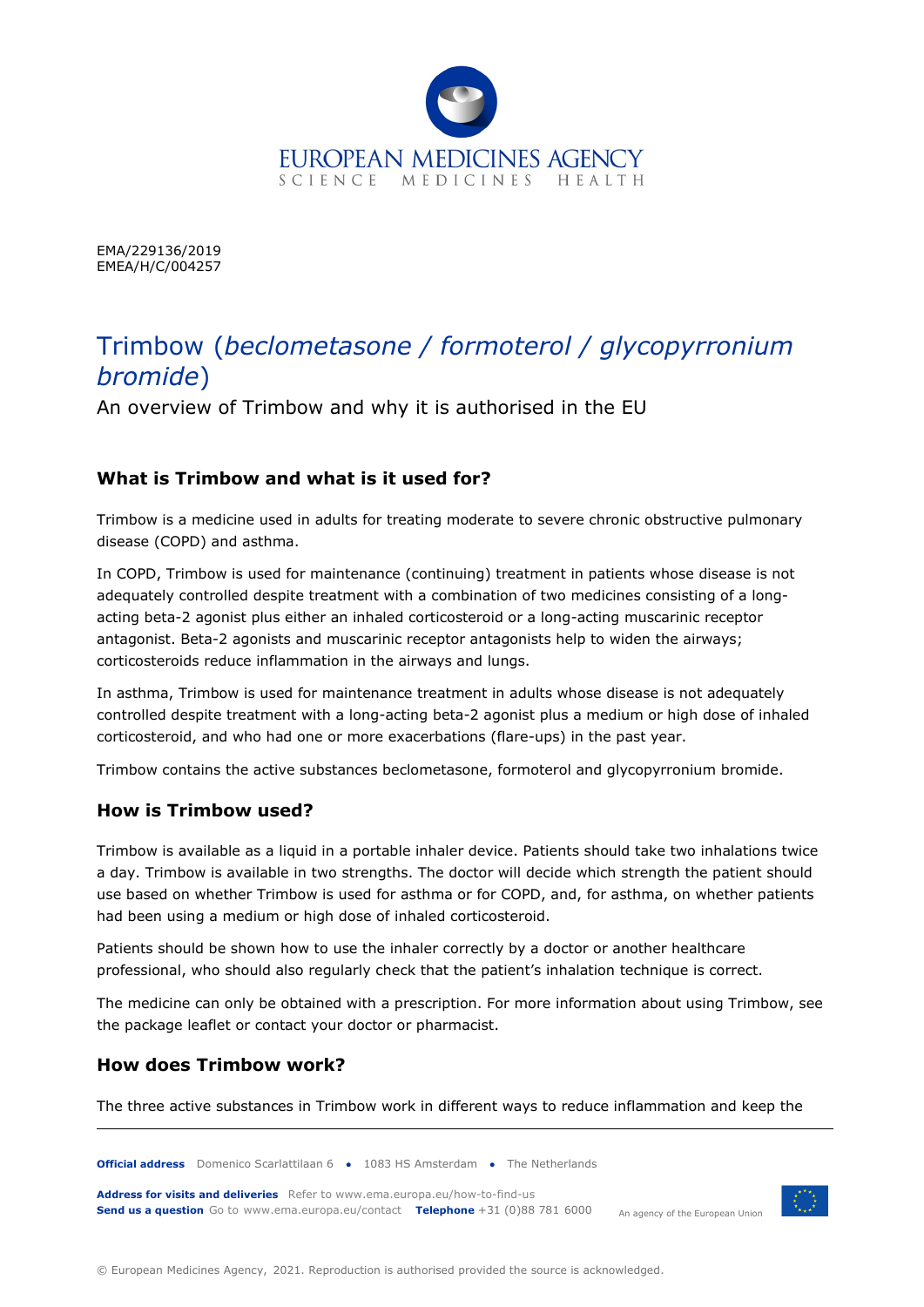airways open, allowing the patient to breathe more easily.

Beclometasone belongs to a group of anti-inflammatory medicines known as corticosteroids. It works in a similar way to naturally occurring corticosteroid hormones, reducing the activity of the immune system. This leads to a reduction in the release of substances involved in the inflammation process, such as histamine, thereby helping to keep the airways clear and allowing the patient to breathe more easily.

Formoterol is a long-acting beta-2 agonist. It attaches to receptors (targets) known as beta-2 receptors in the muscles of the airways. By attaching to these receptors, it causes the muscles to relax, which keeps the airways open and helps with the patient's breathing.

Glycopyrronium bromide is a long-acting muscarinic receptor antagonist. It opens the airways by blocking muscarinic receptors in muscle cells in the lungs. Because these receptors help control the contraction of the airway muscles, blocking them causes the muscles to relax, helping to keep the airways open and allowing the patient to breathe more easily.

# **What benefits of Trimbow have been shown in studies?**

#### **COPD**

Trimbow has been shown to be effective at relieving symptoms of COPD in three main studies involving over 5,500 patients whose symptoms were not controlled well enough either by combinations of two other COPD medicines or by a long-acting muscarinic receptor antagonist alone.

In the first study lasting a year, after 26 weeks of treatment Trimbow improved patients' FEV<sub>1</sub> (the maximum volume of air a person can breathe out in one second) by 82 ml before a dose and 261 ml after a dose. By comparison, the FEV<sub>1</sub> increased by 1 and 145 ml before and after dosing in patients treated with a medicine containing only 2 of the active substances found in Trimbow (beclometasone plus formoterol).

In the second study lasting a year, patients treated with Trimbow had 20% fewer exacerbations (flareups of symptoms) a year than patients treated with tiotropium (a long-acting muscarinic receptor antagonist). In this study, Trimbow was as effective as tiotropium plus a combination of beclometasone and formoterol at reducing the number of exacerbations.

In the third study lasting a year, patients treated with Trimbow had 15% fewer exacerbations a year than patients treated with a combination of indacaterol (a long-acting beta-2 agonist) and glycopyrronium bromide.

#### **Asthma**

A main study involved over 1,000 patients with asthma whose disease was not adequately controlled on medium doses of inhaled corticosteroids in combination with long-acting beta-2 agonists. Patients had at least one asthma exacerbation in the previous year. After 26 weeks of treatment, Trimbow (medium strength) improved patients' FEV<sub>1</sub> before dosing by 185 ml compared with 127 ml with a combination of beclometasone plus formoterol. In addition, patients treated with Trimbow for up to one year had 15% fewer moderate and severe exacerbations a year than patients treated with beclometasone plus formoterol.

In a second study in over 1,000 patients with asthma whose disease was not adequately controlled on high doses of inhaled corticosteroids in combination with long-acting beta-2 agonists, Trimbow (higher strength) improved patients' FEV<sub>1</sub> before dosing by 229 ml compared with 157 ml for beclometasone plus formoterol after 26 weeks of treatment. The 12% reduction in the yearly rate of moderate to